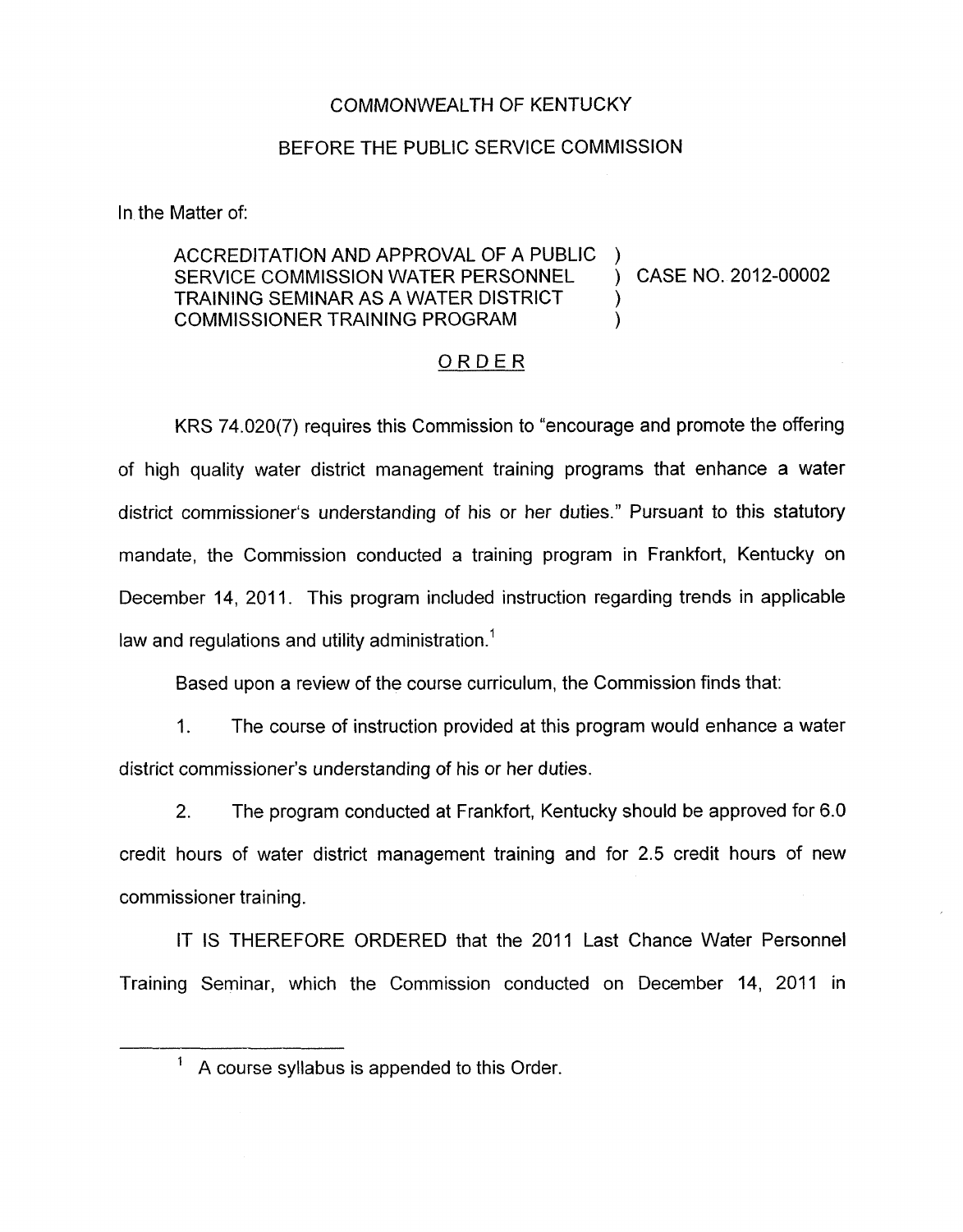Frankfort, Kentucky, is approved for a maximum of 6.0 credit hours of water district management training and a maximum of 2.5 hours of new commissioner training.

By the Commission



**ATT** Director  $\mathcal{L}$ 

Case No. 2012-00002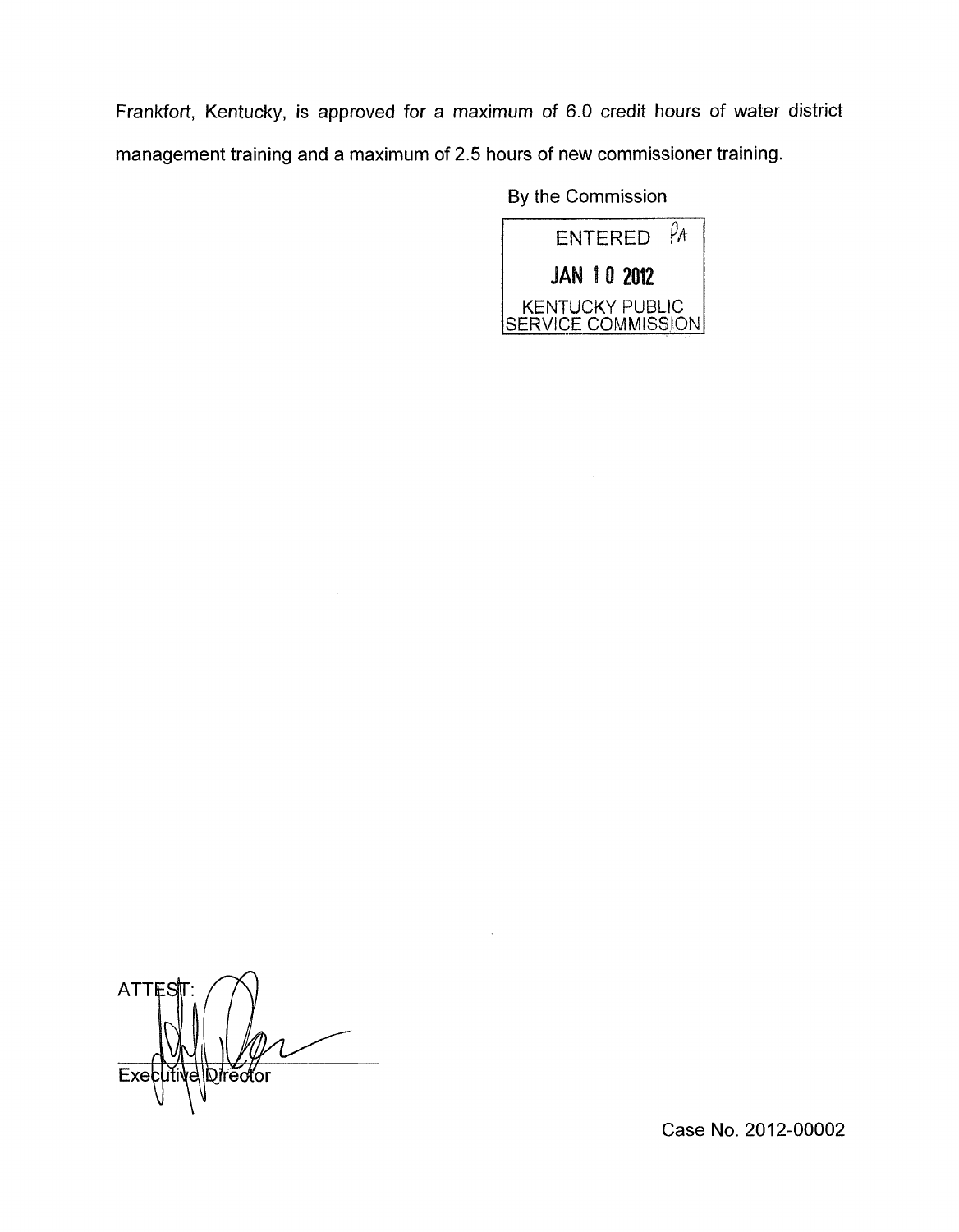# APPENDIX TO AN ORDER OF THE KENTUCKY PUBLIC SERVICE COMMISSION IN CASE NO.. 2012-00002 DATED

 $\label{eq:2.1} \mathcal{L}^{\text{max}}_{\text{max}}(\mathbf{r},\mathbf{r}) = \mathcal{L}^{\text{max}}_{\text{max}}(\mathbf{r},\mathbf{r})$ 

 $\label{eq:2.1} \frac{1}{\sqrt{2\pi}}\int_{\mathbb{R}^3}\frac{1}{\sqrt{2\pi}}\int_{\mathbb{R}^3}\frac{1}{\sqrt{2\pi}}\int_{\mathbb{R}^3}\frac{1}{\sqrt{2\pi}}\int_{\mathbb{R}^3}\frac{1}{\sqrt{2\pi}}\int_{\mathbb{R}^3}\frac{1}{\sqrt{2\pi}}\int_{\mathbb{R}^3}\frac{1}{\sqrt{2\pi}}\int_{\mathbb{R}^3}\frac{1}{\sqrt{2\pi}}\int_{\mathbb{R}^3}\frac{1}{\sqrt{2\pi}}\int_{\mathbb{R}^3}\frac{1$ 

 $\mathcal{A}^{\mathrm{c}}$  and